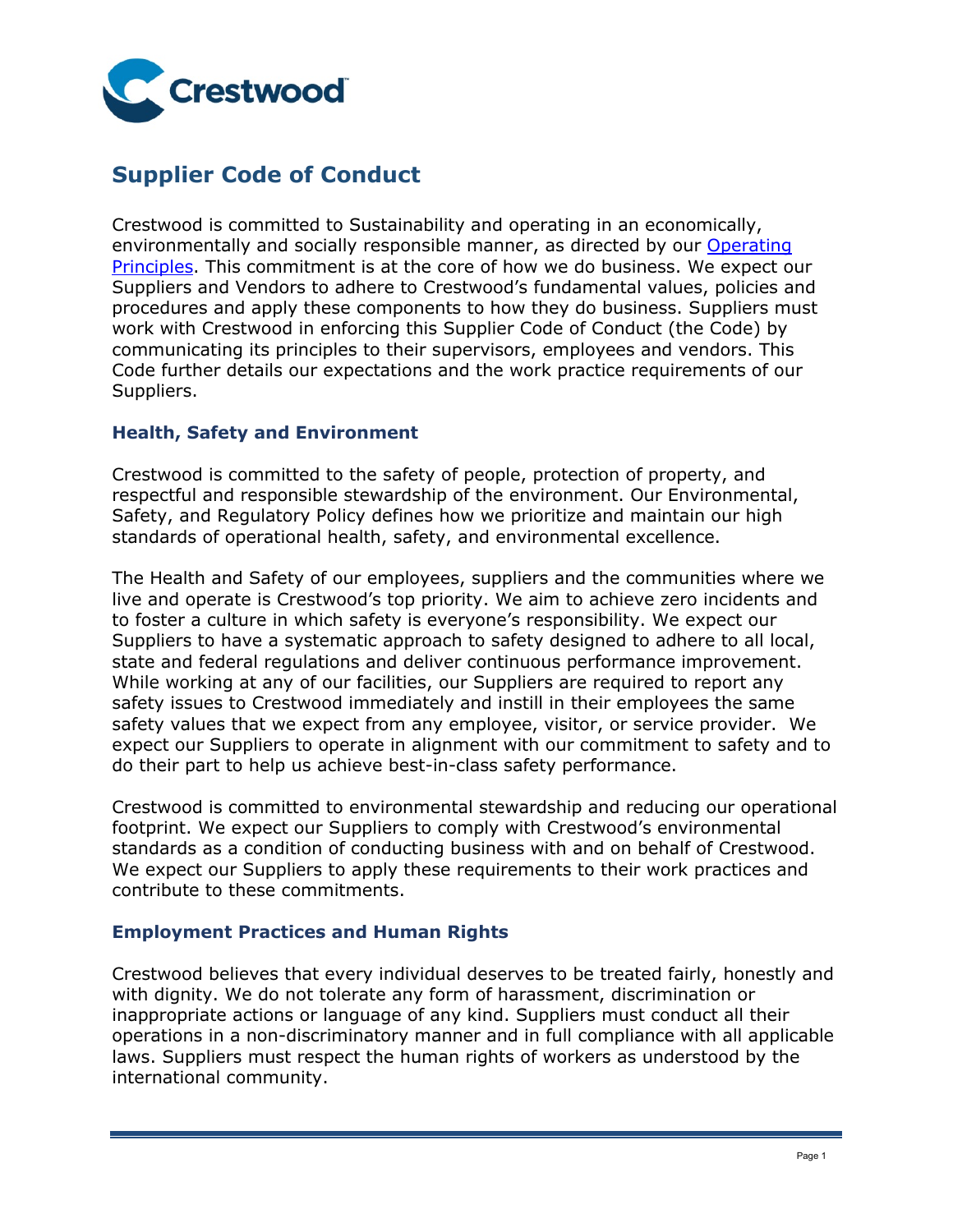

Suppliers must conduct all their operations in full compliance with all applicable laws including, but not limited to, those associated with Equal Opportunity, Child Labor, Forced or Compulsory Labor, Working Hours, Wages and Benefits, Freedom of Association and Harassment-Free Work Environment.

Suppliers shall not threaten workers with or subject them to harsh or inhumane treatment, including sexual harassment, sexual abuse, corporal punishment, mental coercion, physical coercion, verbal abuse or unreasonable restrictions on entering or exiting company-provided facilities.

Suppliers shall not traffic persons or use any form of slave, forced, bonded, indentured or prison labor. This includes the transportation, harboring, recruitment, transfer or receipt of persons by means of threat, force, coercion, abduction, fraud or payments to any person having control over another person for the purpose of exploitation. All work must be voluntary, and workers shall be free to leave work or terminate their employment with reasonable notice. Workers must not be required to surrender any government issued identification, passports or work permits as a condition of employment. Suppliers shall not employ children as this is strictly prohibited.

Suppliers shall ensure that third-party agencies providing workers are compliant with the provisions of this Code and the laws of the sending and receiving countries, whichever is more stringent in its protection of workers. Suppliers shall ensure that contracts for both direct and contract workers clearly convey the conditions of employment in a language understood by the worker.

For our more information regarding our Freedom of Association policy, please click [here.](https://s2.q4cdn.com/398504439/files/doc_downloads/2020/03/Professional-Associations-Policy.pdf)

# **Responsible Business Ethics**

## **Timely, Accurate and Complete Business Records**

Suppliers are required to produce timely, accurate and complete business records for all Crestwood transactions. This includes preparing accurate invoices and other financial records that are in accordance with professional accounting standards and contractual terms and obligations. Suppliers must create, retain and dispose of business records in full accordance with applicable legal and contractual requirements. Crestwood reserves the right to monitor Supplier records as they pertain to work being performed for Crestwood.

## **Crestwood's Resources**

Crestwood's resources include, among other things, property, assets, intellectual property and confidential information. Suppliers are responsible for safeguarding our resources used in the course of performing their work and must make every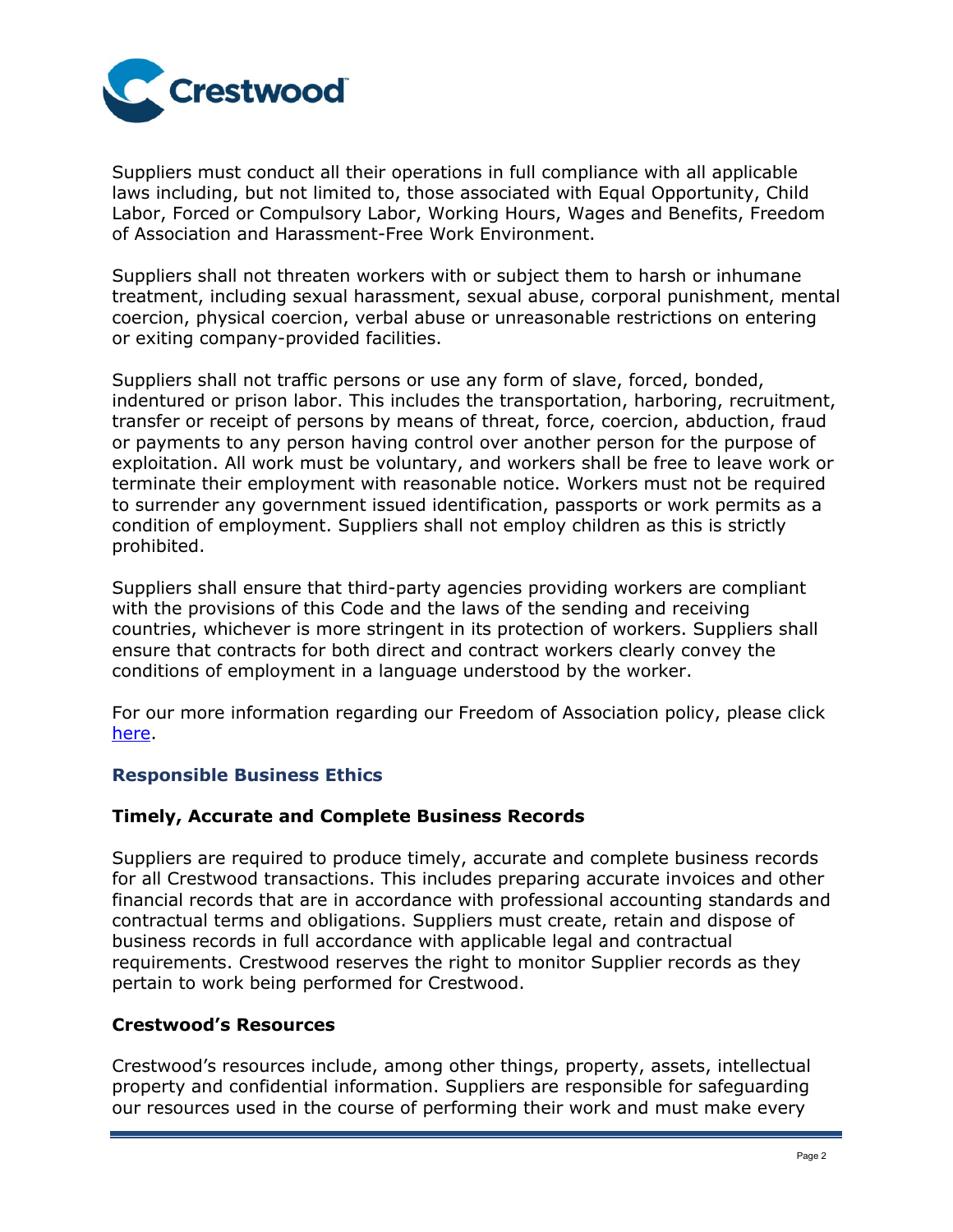

effort to protect all our resources. These resources must only be used for legitimate business purposes to advance the interests of Crestwood. The personal use of Crestwood resources without prior written permission is prohibited. The intellectual property rights of Crestwood and third parties with whom we work must be honored at all times. Suppliers are obligated to inform Crestwood of any situation that may constitute a violation of our property rights.

# **Conflict of Interest**

A conflict of interest exists any time there is a choice between a personal interest (financial or otherwise) and the interests of Crestwood. Suppliers, their employees or their families cannot receive improper benefits through the relationship with Crestwood or allow other activities to conflict with acting in the best interests of Crestwood. A conflict may arise with Suppliers that employ or are partially or fully controlled by a Crestwood employee or family member. Any and all conflicts of interest in any business dealing with Crestwood, of which the Supplier is aware, must be declared to Crestwood to provide Crestwood the opportunity to take appropriate action prior to entering into any business transaction. Any ownership of beneficial interest in a Supplier's business by a government official, representative of a political party or a Crestwood employee must be declared to Crestwood prior to entering into any business relationship.

# **Brand and Trademarks**

We expect suppliers who interact with our customers to conduct themselves at all times in ways that reinforce and strengthen the Crestwood brand. Use of Crestwood's brand is not permitted without express written permission of the Corporate Communications Department of Crestwood. Under no circumstances are third parties allowed to display the Crestwood brand or of any of its affiliated businesses.

# **Competitive Protocol**

Crestwood requires all Suppliers to engage in the highest ethical standards during the supplier selection process. Suppliers must refrain from discussing or disclosing its pricing, costs and any other contract terms with their competitors specifically during a competitive bidding process.

The Request for Proposal (RFP, or any RFx) is both confidential and proprietary to Crestwood. Suppliers must not reference an RFx in any publicity without prior written consent from Crestwood.

The point of contact stated in the RFP is the sole point of contact for any matter related to an RFx. No other person at Crestwood must be contacted regarding that specific sourcing initiative, nor should the RFx be discussed with any other Crestwood employee.